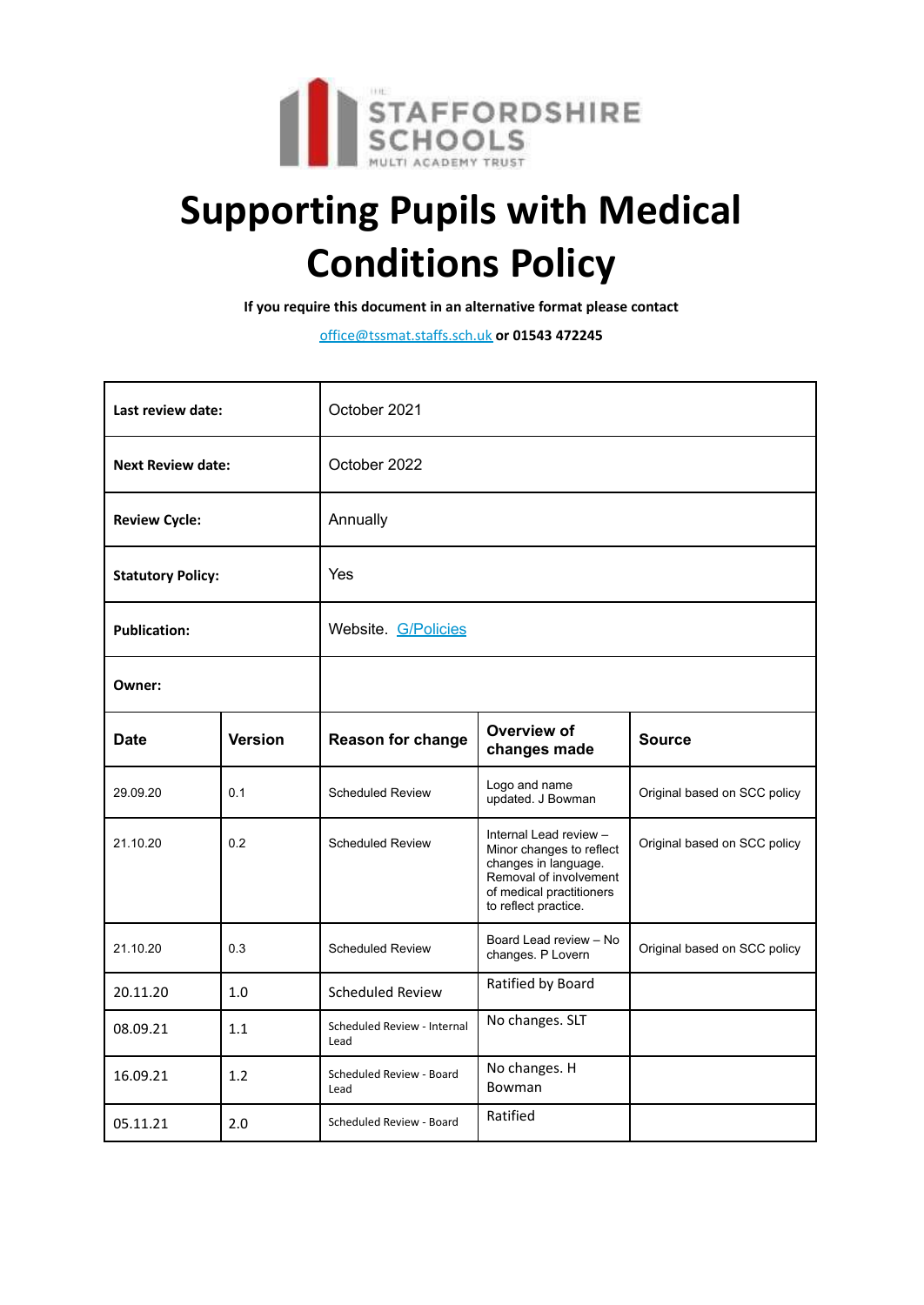#### **Contents**

- 1. Aims2
- 2. Legislation and statutory responsibilities 3
- 3. Roles and responsibilities 3
- 4. Equal opportunities4
- 5. Being notified that a child has a medical condition 5
- 6. Individual healthcare plans 5
- 7. Managing medicines 6
- 8. Emergency procedures 8
- 9. Training 8
- 10. Record keeping 8
- 11. Liability and indemnity 9
- 12. Complaints 9
- 13. Monitoring arrangements9
- 14. Links to other policies **Error! Bookmark not defined.**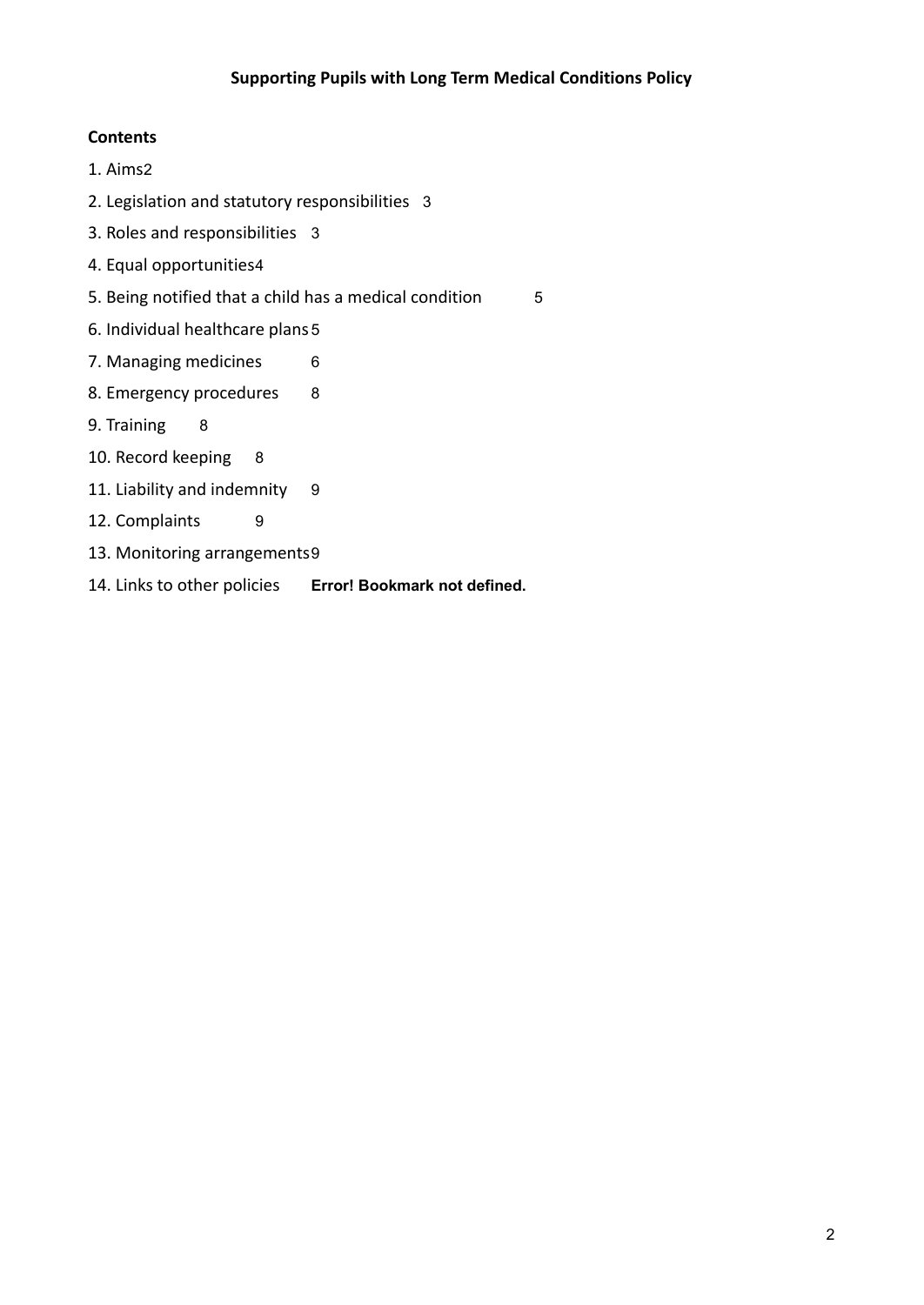#### **1. Aims**

This policy aims to ensure that:

● Pupils, staff and parents understand how our Trust will support pupils with medical conditions

Pupils with medical conditions are properly supported to allow them to access the same education as other pupils, including school trips and sporting activities

The Board of Directors will implement this policy by:

- Making sure sufficient staff are suitably trained
- Making staff aware of pupil's condition, where appropriate
- Making sure there are cover arrangements to ensure someone is always available to support pupils with medical conditions
- Providing supply teachers with appropriate information about the policy and relevant pupils
- Developing and monitoring individual healthcare plans (CARE PLANs)

# **2. Legislation and statutory responsibilities**

This policy meets the requirements under Section 100 of the Children and Families Act 2014, which places a duty on governing bodies to make arrangements for supporting pupils at their school with medical conditions.

It is also based on the Department for Education's statutory guidance: Supporting pupils at school with medical conditions.

This policy also complies with our funding agreement and articles of association.

# **3. Roles and responsibilities**

## **3.1 The Board of Directors**

The Board of Directors has ultimate responsibility to make arrangements to support pupils with medical conditions. The Board of Directors will ensure that sufficient staff have received suitable training and are competent before they are responsible for supporting children with medical conditions.

# **3.2 The Chief Executive Officer (CEO)**

The CEO will:

- Ensure all staff are aware of this policy and understand their role in its implementation
- Ensure that there are a sufficient number of trained staff available to implement this policy and deliver against all individual Care Plans, including in contingency and emergency situations
- Take overall responsibility for the development of Care Plans
- Ensure that Trust staff are appropriately insured and aware that they are insured to support pupils in this way

Ensure that systems are in place for obtaining information about a child's medical needs and that this information is kept up to date

## **3.3 SENCO**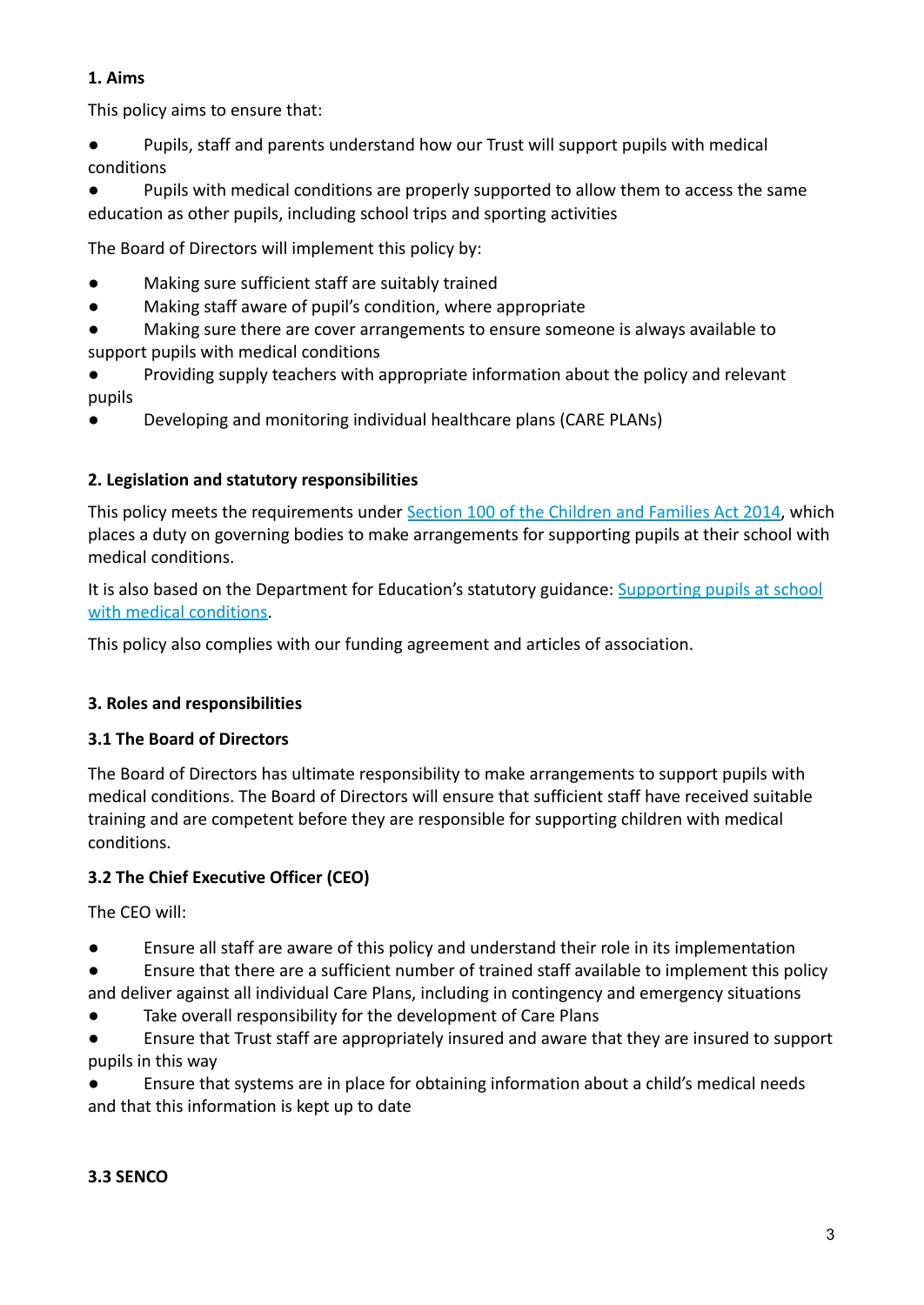The SENCO will:

● Be responsible for developing Care Plans

Contact the school nursing service in the case of any pupil who has a medical condition that may require support at school, but who has not yet been brought to the attention of the school nurse

# **3.4 Staff**

Supporting pupils with medical conditions during school hours is not the sole responsibility of one person. Any member of staff may be asked to provide support to pupils with medical conditions, although they will not be required to do so. This includes the administration of medicines.

Those staff who take on the responsibility to support pupils with medical conditions will receive sufficient and suitable training, and will achieve the necessary level of competency before doing so.

Teachers will take into account the needs of pupils with medical conditions that they teach. All staff will know what to do and respond accordingly when they become aware that a pupil with a medical condition needs help.

#### **3.5 Parents**

Parents will:

- Provide the Trust with sufficient and up-to-date information about their child's medical needs, including updating school immediately with any changes
- Be involved in the development and review of their child's Care Plan and may be involved in its drafting
- Carry out any action they have agreed to as part of the implementation of the Care Plan e.g. provide medicines and equipment
- Annually, or earlier if needed in exceptional circumstances, complete a Google Form outlining all of their child's medical needs and procedures
- Sign and agree the final Care Plan

## **3.6 Pupils**

Pupils with medical conditions will often be best placed to provide information about how their condition affects them. Pupils should be fully involved in discussions about their medical support needs, at an age appropriate level, and contribute as much as possible to the development of their Care Plans. They are also expected to comply with their Care Plans.

## **4**. **Equal opportunities**

Our Trust is clear about the need to actively support pupils with medical conditions to participate in school trips and visits, or in sporting activities, and not prevent them from doing so.

The Trust will consider what reasonable adjustments need to be made to enable these pupils to participate fully and safely on school trips, visits and sporting activities.

Risk assessments will be carried out so that planning arrangements take account of any steps needed to ensure that pupils with medical conditions are included. In doing so, pupils, their parents and any relevant healthcare professionals will be consulted.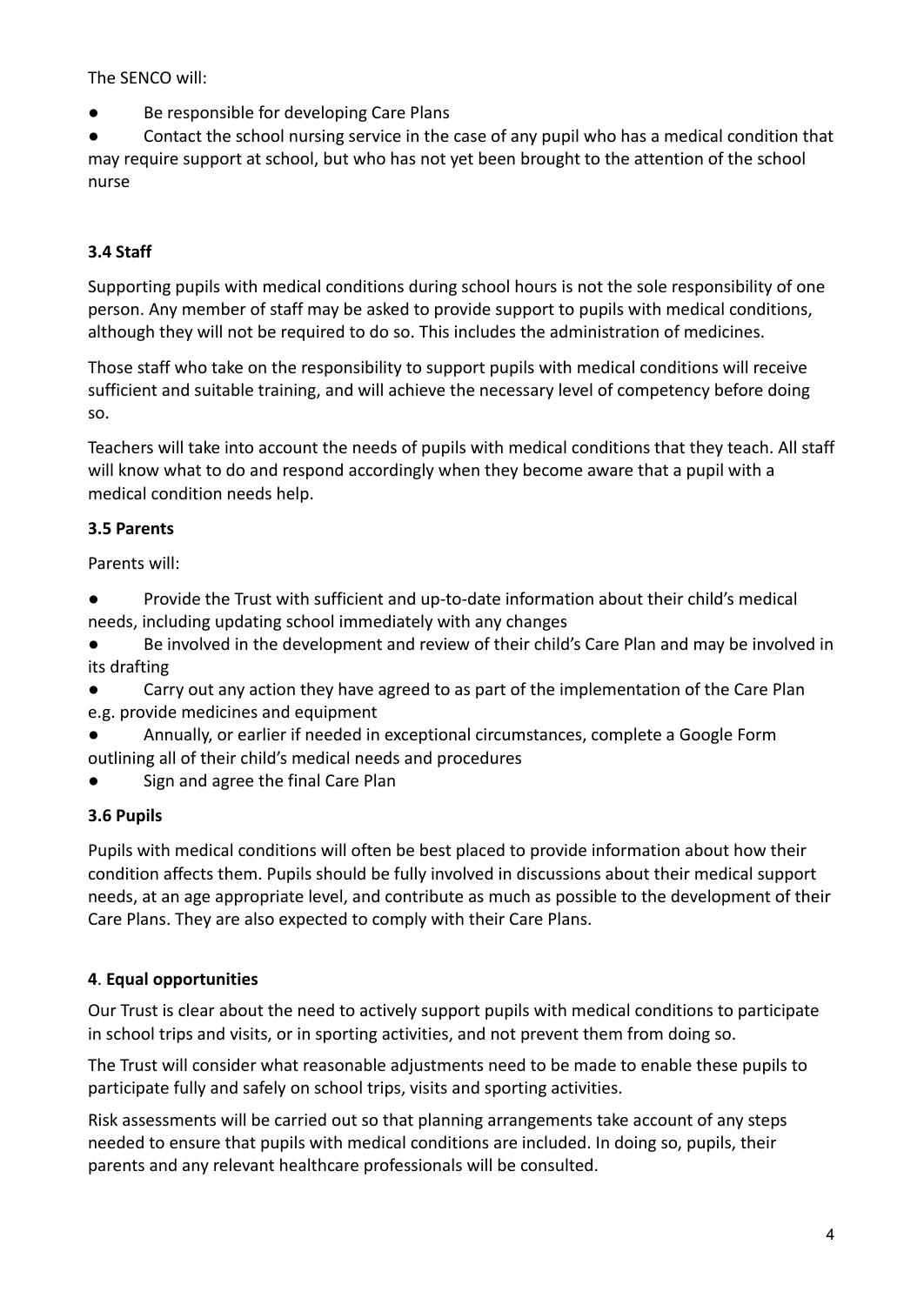#### **5. Being notified that a child has a medical condition**

When the Trust is notified that a pupil has a medical condition, the process outlined below will be followed to decide whether the pupil requires a Care Plan.

The Trust will make every effort to ensure that arrangements are put into place within 2 weeks, or by the beginning of the relevant term for pupils who are new to our school. (*IHP refers to Care Plans)*



#### **6. Individual healthcare plans**

The Headteacher has overall responsibility for the development of Care Plans for pupils with medical conditions within their school, which the SENCO will draft.

Plans will be reviewed at least annually, or earlier if there is evidence that the pupil's needs have changed.

Plans will be developed with the pupil's best interests in mind and will set out:

What needs to be done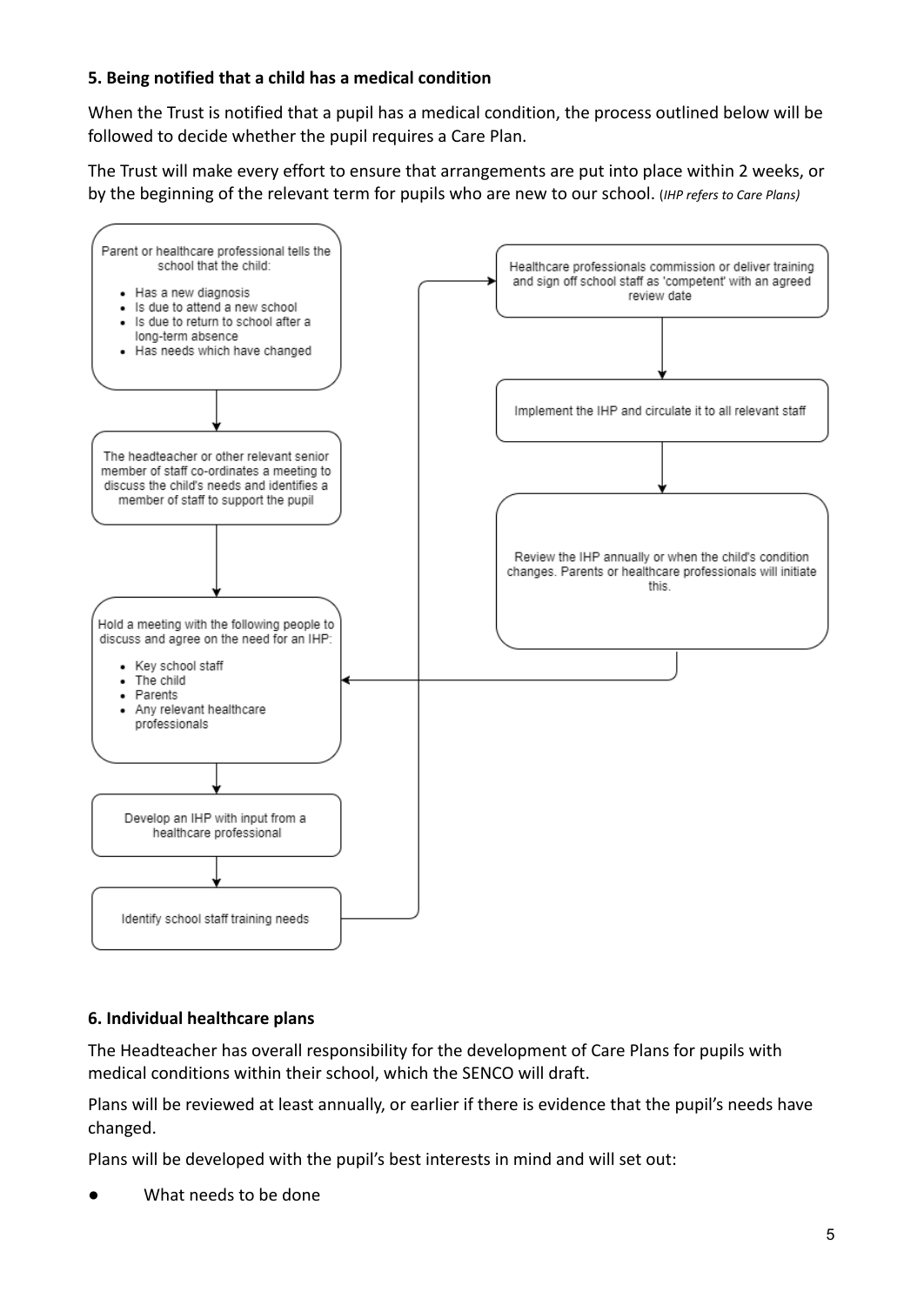- When
- By whom

Not all pupils with a medical condition will require a Care Plan. It will be agreed between school and the parents when a Care Plan would be inappropriate or disproportionate. This will be based on evidence. If there is not a consensus, the Headteacher will make the final decision.

Plans will be drawn up in partnership with the Trust, parents and other relevant professionals where necessary. The pupil will be involved wherever appropriate.

Care Plans will be linked to, or become part of, any statement of special educational needs (SEN) or education, health and care (EHC) plan. If a pupil has SEN but does not have an EHC plan, the SEN will be mentioned in the Care Plan.

The level of detail in the plan will depend on the complexity of the child's condition and how much support is needed. The Board of Directors and the CEO will consider the following when deciding what information to record on Care Plans:

● The medical condition, its triggers, signs, symptoms and treatments

The pupil's resulting needs, including medication (dose, side effects and storage) and other treatments, time, facilities, equipment, testing, access to food and drink where this is used to manage their condition, dietary requirements and environmental issues, e.g. crowded corridors, travel time between lessons

Specific support for the pupil's educational, social and emotional needs. For example, how absences will be managed, requirements for extra time to complete exams, use of rest periods or additional support in catching up with lessons, counselling sessions

The level of support needed, including in emergencies. If a pupil is self-managing their medication, this will be clearly stated with appropriate arrangements for monitoring

Who will provide this support, their training needs, expectations of their role and confirmation of proficiency to provide support for the pupil's medical condition from a healthcare professional, and cover arrangements for when they are unavailable

● Who in the Trust needs to be aware of the pupil's condition and the support required

● Arrangements for written permission from parents and the Headteacher for medication to be administered by a member of staff, or self-administered by the pupil during school hours

Separate arrangements or procedures required for school trips or other school activities outside of the normal school timetable that will ensure the pupil can participate, e.g. risk assessments

Where confidentiality issues are raised by the parent/pupil, the designated individuals to be entrusted with information about the pupil's condition

What to do in an emergency, including who to contact, and contingency arrangements

# **7. Managing medicines**

Prescription medicines will only be administered at school:

- When it would be detrimental to the pupil's health or school attendance not to do so **and**
- Where we have parents' written consent
- Where staff have received appropriate training

Anyone giving a pupil any medication (for example, for pain relief) will first check maximum dosages and when the previous dosage was taken. Parents will always be informed.

The Trust will only accept prescribed medicines that are: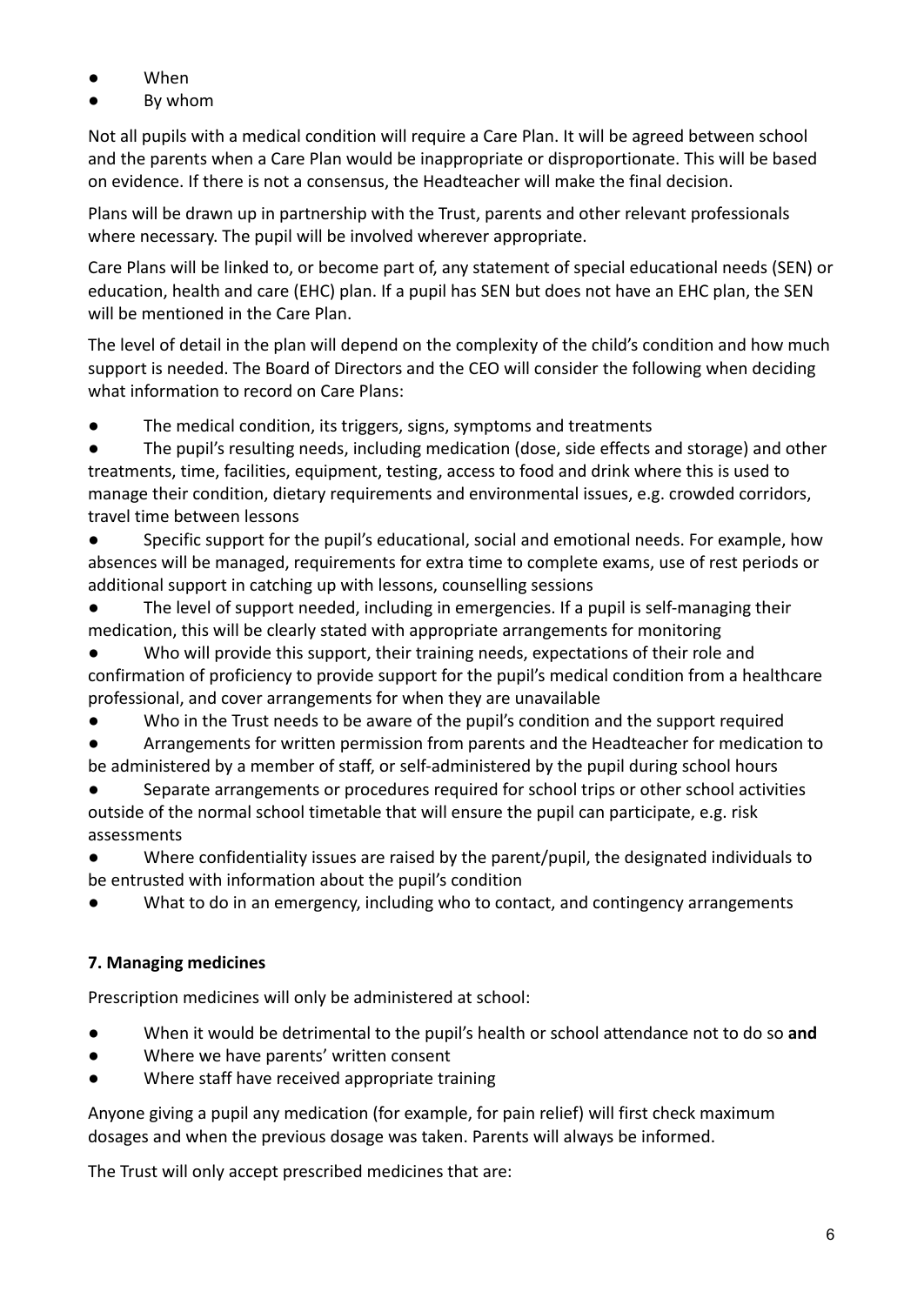- In-date
- Labelled

Provided in the original container, as dispensed by the pharmacist, and include instructions for administration, dosage and storage

The Trust will accept insulin that is inside an insulin pen or pump rather than its original container, but it must be in date.

All medicines will be stored safely. Pupils will be informed about where their medicines are at all times and be able to access them immediately. Medicines and devices such as asthma inhalers, blood glucose testing meters and adrenaline pens will always be readily available to pupils and not locked away.

Medicines will be returned to parents to arrange for safe disposal when no longer required.

Please see our Administering Medication Policy for more details.

# **7.1 Controlled drugs**

Controlled drugs are prescription medicines that are controlled under the Misuse of Drugs Regulations 2001 and subsequent amendments, such as morphine or methadone.

A pupil who has been prescribed a controlled drug may have it in their possession if they are competent to do so, but they must not pass it to another pupil to use. All other controlled drugs are kept in a secure cupboard in the school office and only named staff have access.

Controlled drugs will be easily accessible in an emergency and a record of any doses used and the amount held will be kept.

## **7.2 Pupils managing their own needs**

Pupils who are competent will be encouraged to take responsibility for managing their own medicines and procedures. This will be discussed with parents and it will be reflected in their Care Plans.

Pupils will be allowed to carry their own inhalers and epi-pens wherever possible, all other medicines will be kept by staff in a central location. Staff will not force a pupil to take a medicine or carry out a necessary procedure if they refuse, but will follow the procedure agreed in the Care Plan and inform parents so that an alternative option can be considered, if necessary.

# **7.3 Unacceptable practice**

Staff should use their discretion and judge each case individually with reference to the pupil's Care Plan, but it is generally not acceptable to:

● Prevent pupils from easily accessing their inhalers and medication, and administering their medication when and where necessary

- Assume that every pupil with the same condition requires the same treatment
- Ignore the views of the pupil or their parents
- Ignore medical evidence or opinion (although this may be challenged)

Send children with medical conditions home frequently for reasons associated with their medical condition or prevent them from staying for normal school activities, including lunch, unless this is specified in their Care Plans

If the pupil becomes ill, send them to the school office or medical room unaccompanied or with someone unsuitable

● Penalise pupils for their attendance record if their absences are related to their medical condition, e.g. hospital appointments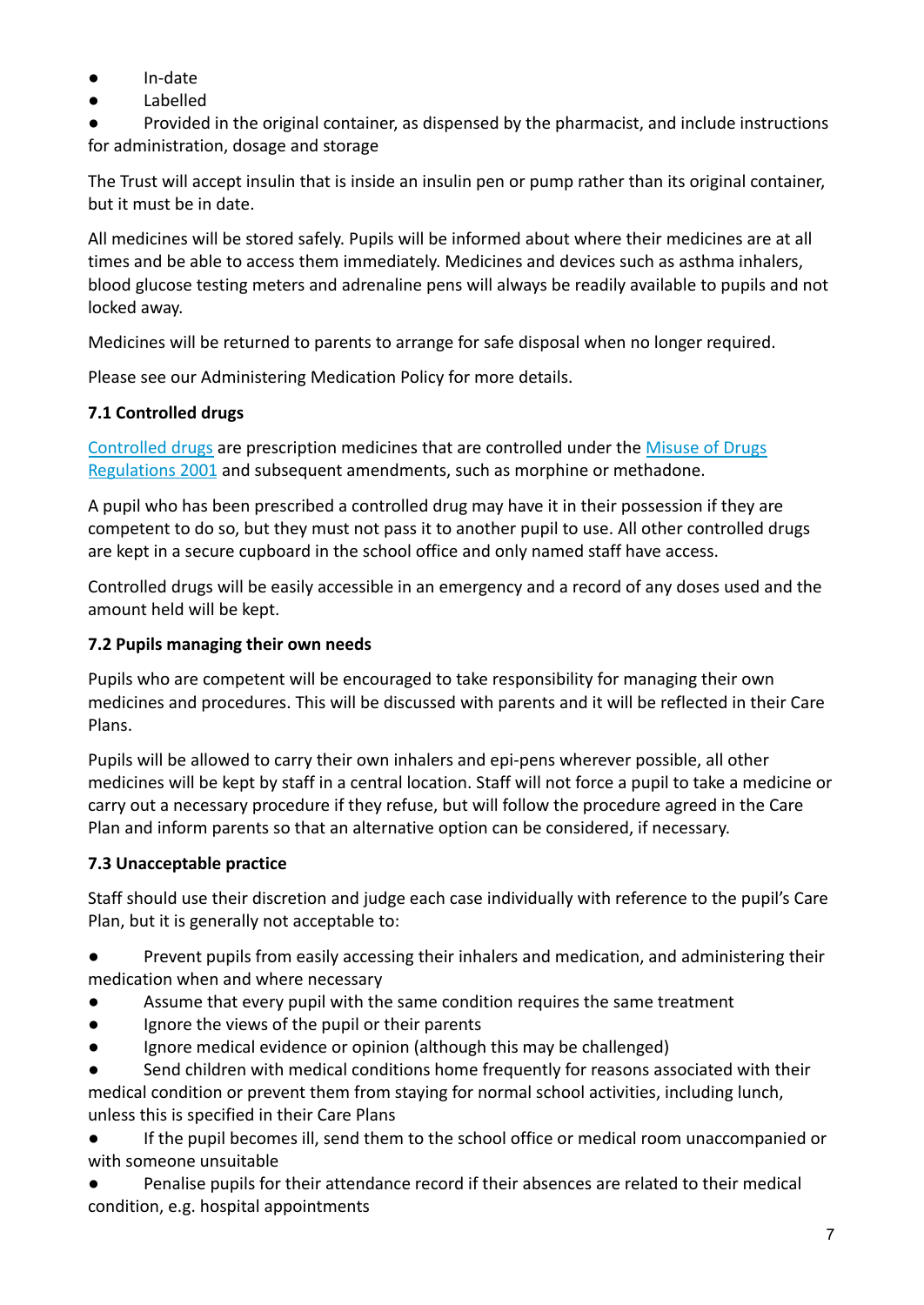Prevent pupils from drinking, eating or taking toilet or other breaks whenever they need to in order to manage their medical condition effectively

Require parents, or otherwise make them feel obliged, to attend school to administer medication or provide medical support to their pupil, including with toileting issues. No parent should have to give up working because the school is failing to support their child's medical needs

Prevent pupils from participating, or create unnecessary barriers to pupils participating in any aspect of school life, including school trips, e.g. by requiring parents to accompany their child

Administer, or ask pupils to administer, medicine in school toilets

#### **8. Emergency procedures**

Staff will follow the school's normal emergency procedures (for example, calling 999). All pupils' Care Plans will clearly set out what constitutes an emergency and will explain what to do.

If a pupil needs to be taken to hospital, staff will stay with the pupil until the parent arrives, or accompany the pupil to hospital by ambulance.

#### **9. Training**

Staff who are responsible for supporting pupils with medical needs will receive suitable and sufficient training to do so.

The training will be identified during the development or review of Care Plans. Staff who provide support to pupils with medical conditions will be included in meetings where this is discussed.

The relevant healthcare professionals will lead on identifying the type and level of training required and will agree this with the Headteacher/CEO. Training will be kept up to date.

Training will:

- Be sufficient to ensure that staff are competent and have confidence in their ability to support the pupils
- Fulfil the requirements in the Care Plans
- Help staff to have an understanding of the specific medical conditions they are being asked to deal with, their implications and preventative measures

On an individual needs level, healthcare professionals may provide confirmation of the proficiency of staff in a medical procedure, or in providing medication.

All staff will receive training so that they are aware of this policy and understand their role in implementing it, for example, with preventative and emergency measures so they can recognise and act quickly when a problem occurs. This will be provided for new staff during their induction.

#### **10. Record keeping**

The Board of Directors will ensure that written records are kept of all medicine administered to pupils. Parents will be informed if their pupil has been unwell at school.

Care Plans are kept in a readily accessible place which all staff are aware of.

Where children have a condition which may require immediate action to be taken (i.e. in the case of an asthma or diabetic attack, or allergy), the Trust will request permission to display the child's photo, name, and relevant health need at relevant places around the school (i.e. classrooms,